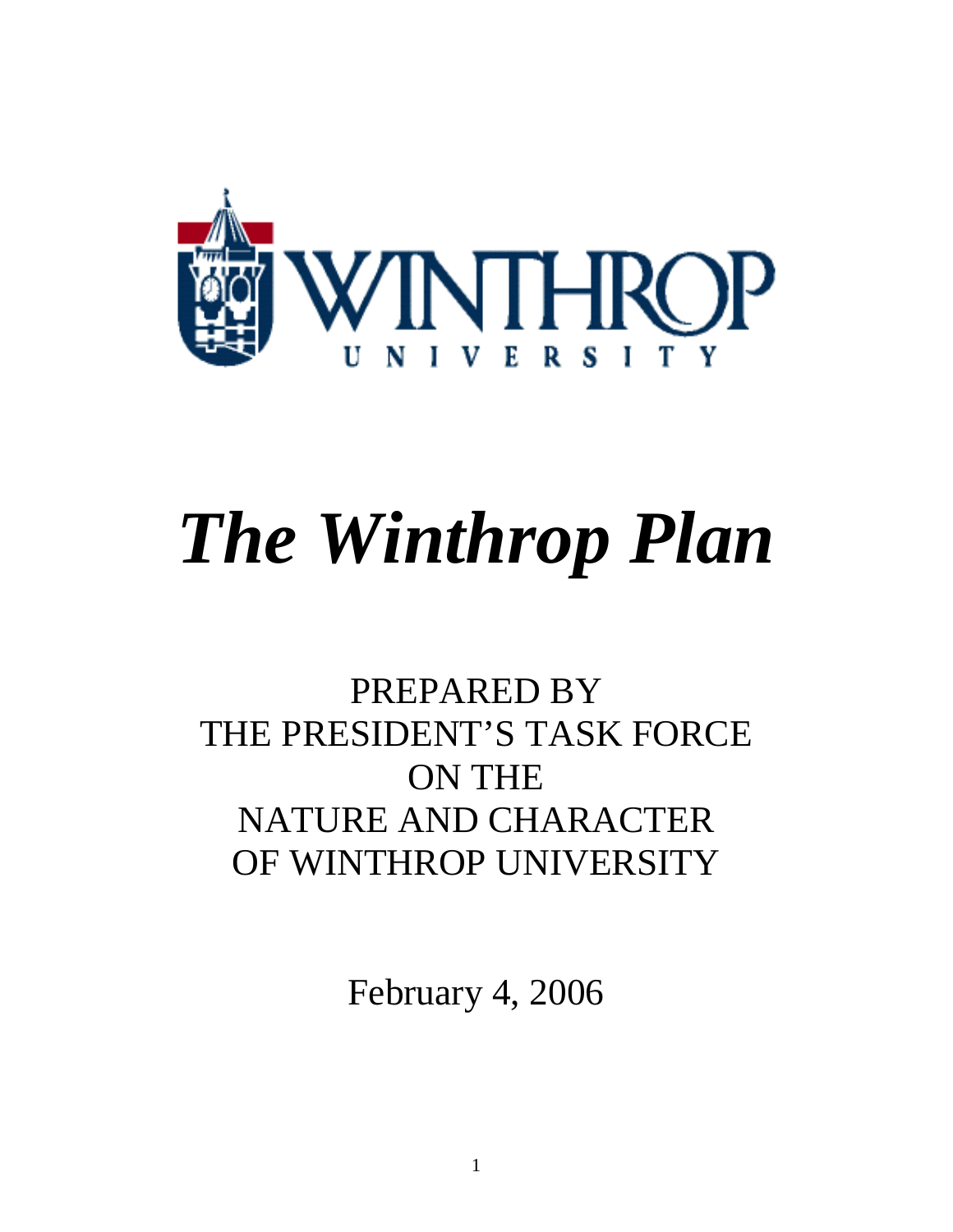#### **Background**

In his Opening Address on August 20, 2002 Winthrop University President Anthony DiGiorgio announced his intention to form a cross-campus working group that would be charged with "a very far-reaching and challenging goal: To explore and examine for Winthrop what the nature and intellectual character of the university should be as we increasingly become a distinctive learning community." The President appointed a task force in September 2002 and charged its members to "examine a broad spectrum of issues and options."

The Task Force was asked to consult widely and to involve the Winthrop community through a variety of methods. The Task Force solicited faculty, staff and students for general and specific input via public forums, e-mails, through a website that featured a mechanism for anonymous submissions, and through exercises conducted in individual classrooms. Members of the Task Force also sought and received invitations to meet with student groups, faculty committees, and staff gatherings.

The result was a Report from the Task Force presented to the President in January,  $2004$ .<sup>1</sup> It contained a Statement on the Nature and Character of the University that was presented first in its entirety and then discussed piece by piece to provide some background on why a particular concept was included or believed to be of importance. Also presented along with each segment was a series of recommendations related to the concept captured in that segment. The Task Force submitted its recommendations with the intention and expectation that any of the items listed would be considered and acted upon through Winthrop University's standard processes for creating initiatives and revising existing policies.

In presenting that Report, the Task Force expressed the hope that the Statement on the Nature and Character of Winthrop University would become "the touchstone of our values and principles, consulted on a regular basis" and a "living document, continuously reflecting and informing our daily work". That hope has been fulfilled to a significant extent. The Board of Trustees, the Council of Student Leaders, and the Faculty Conference have each endorsed the Statement. Substantial progress has been made on well over eighty per cent of the recommendations set forth in the Report. The *Vision of Distinction* has contained numerous objectives in each of the last two years related to these recommendations.

In the spring of 2004, President DiGiorgio asked the Task Force to continue its work. As stated in the 2005-06 *Vision of Distinction*, the charge to the group was to "complete the articulation of the themes, directions, and recommendations of the Report of the President's Task Force on the Nature and Character of the University … with existing planning documents and processes." Throughout the period of fall 2004 to January 2006,

1

<sup>&</sup>lt;sup>1</sup> This document is available at:

http://www.winthrop.edu/president/nature and character/final report.pdf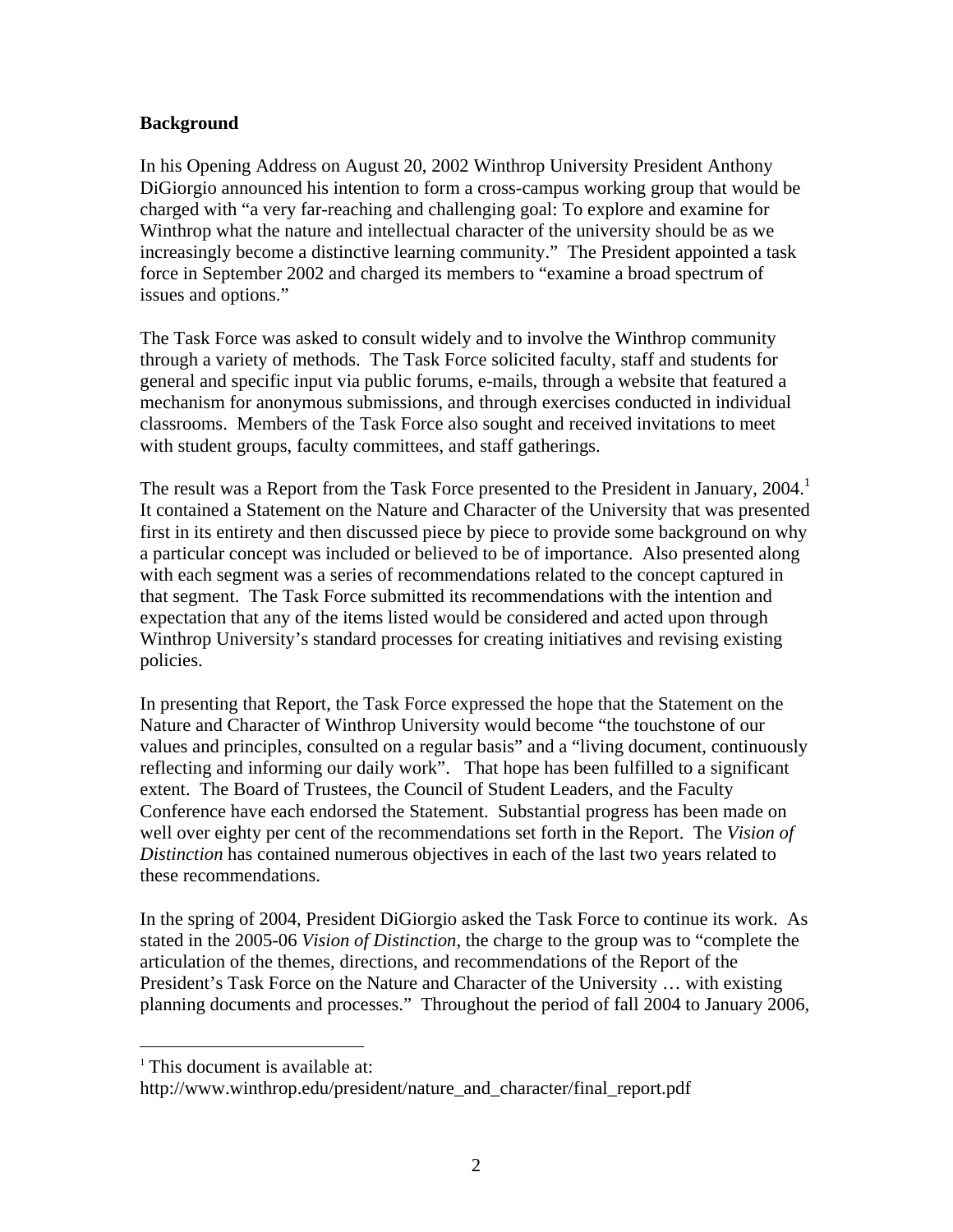the Task Force employed the same methods of outreach, consultation and discussion across the Winthrop community used to fashion the original report. The result is the document presented here – an articulation of the ethos of the original Statement and Report in the form of a Plan to guide the University's progress in the coming years. The Introduction that follows describes the structure of this document and its purposes.

As was stated in the original Report:

"If we mean what we say, if we actually hope to embody in practice what we pronounce as our values, we must, with premeditation, design and implement standards, processes, and programs to reflect these priorities."

The Task Force is pleased to submit this document to the President for his consideration with a spirit of collegiality, dedication to this University, and with strong optimism for its bright future. We appreciate the opportunity we have been given to serve in this capacity.

- Frank Ardaiolo, Vice President for Student Life
- Keith Benson, Associate Professor of Health Services Management
- Debra Boyd, Dean of the College of Arts and Sciences
- Clarence Coleman, Professor of Accounting
- Kimberly Faust, Executive Assistant to the President and Secretary to the Board of Trustees
- Cheryl Fortner-Wood, Associate Professor of Psychology
- Rich Fowler, Student
- Patricia Graham, Dean of the Richard W. Riley College of Education
- Mark Herring, Dean of Library Services
- Gloria Jones, Associate Professor of English, Chair of the English Department
- Katherine Kinsey, Associate Professor of Music
- Brien Lewis, Dean of University College (Chair)
- Michael Lipscomb, Assistant Professor of Political Science
- Sue Lyman, Associate Professor of Social Work
- Bethany Marlowe, Dean of Students
- Tom Moore, Vice President for Academic Affairs and Dean of the Faculty
- Tom Polaski, Professor of Mathematics
- Bill Rogers, Professor of Biology
- Seymour Simmons, Associate Professor of Art and Design
- Jonatha Vare, Professor of Education and Director of the Center for Pedagogy
- Roger Weikle, Dean of the College of Business Administration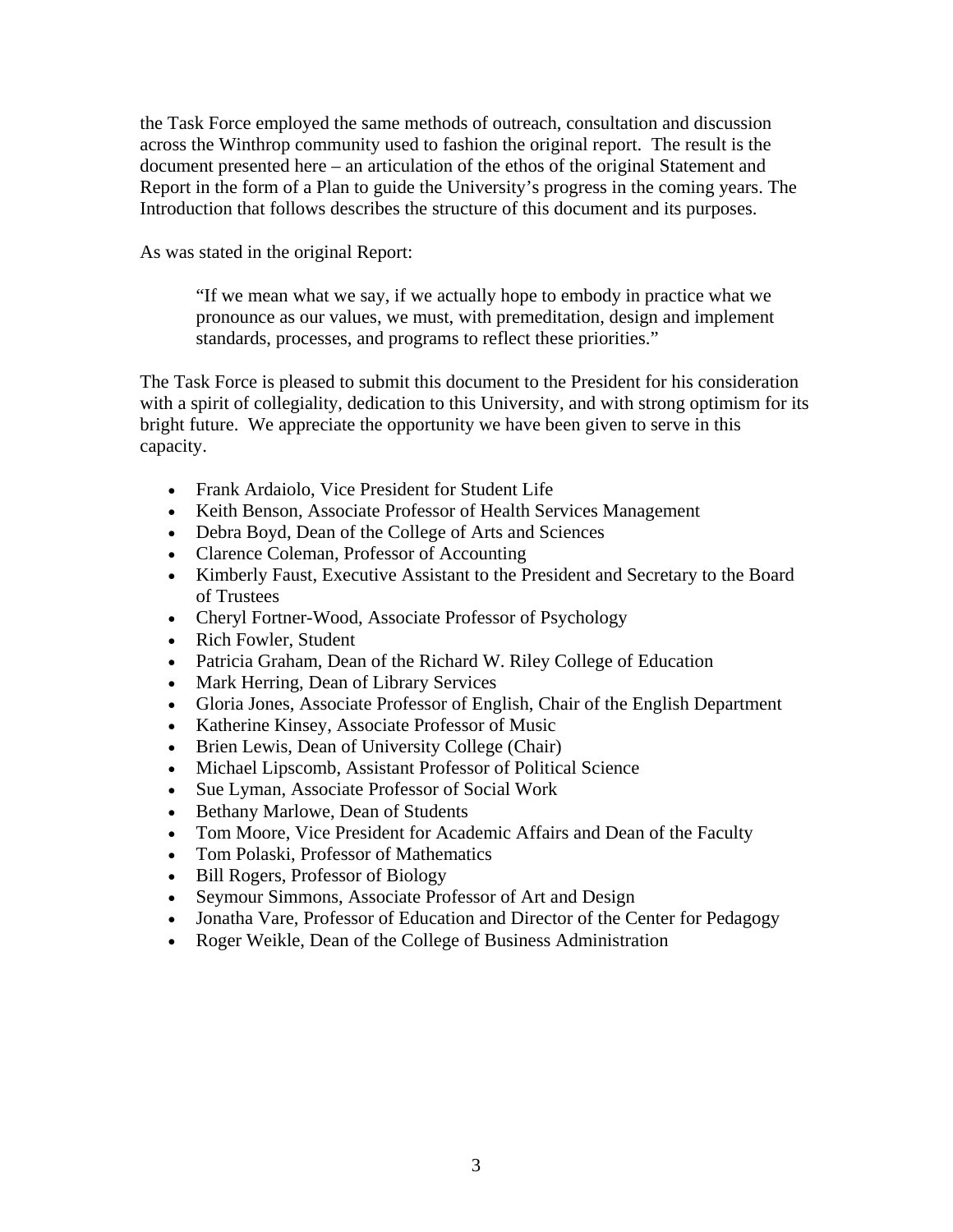### **THE WINTHROP PLAN**

#### **Introduction**

With common purpose, we look to Winthrop's future as a distinctive institution that remains affordable yet uncompromised in our vision. The range of challenges facing higher education will not change our vision for the present and future: to be the very best public comprehensive university. We intend this plan to provide guidance for securing and allocating the resources and services necessary to support the current and anticipated needs of the University.

Our Plan encompasses the *Mission Statement*, the *Statement on the Nature and Character of Winthrop University*, and six strategic elements through which we will fulfill and enhance this vision:

- 1. *University Community*
- 2. *Academic Life*
- 3. *Student Body*
- 4. *Facilities and Environs*
- 5. *Technology and Support Services*
- 6. *Partnerships and Collaborations*

For each of these, the Plan provides:

- "*Nature and Character*" descriptions that highlight the core values and purposes that guide our strategic planning, policy development, and resource allocation.
- "*Strategic Directions*": our mid-to-long term goals. Achievement of these goals will move the University toward realization of its overall vision.

In addition, these broader goals are reflected in Objectives as outlined in the annual *Vision of Distinction*. These objectives are designed to accomplish the Strategic Directions and ultimately augment and sustain the University's nature and character.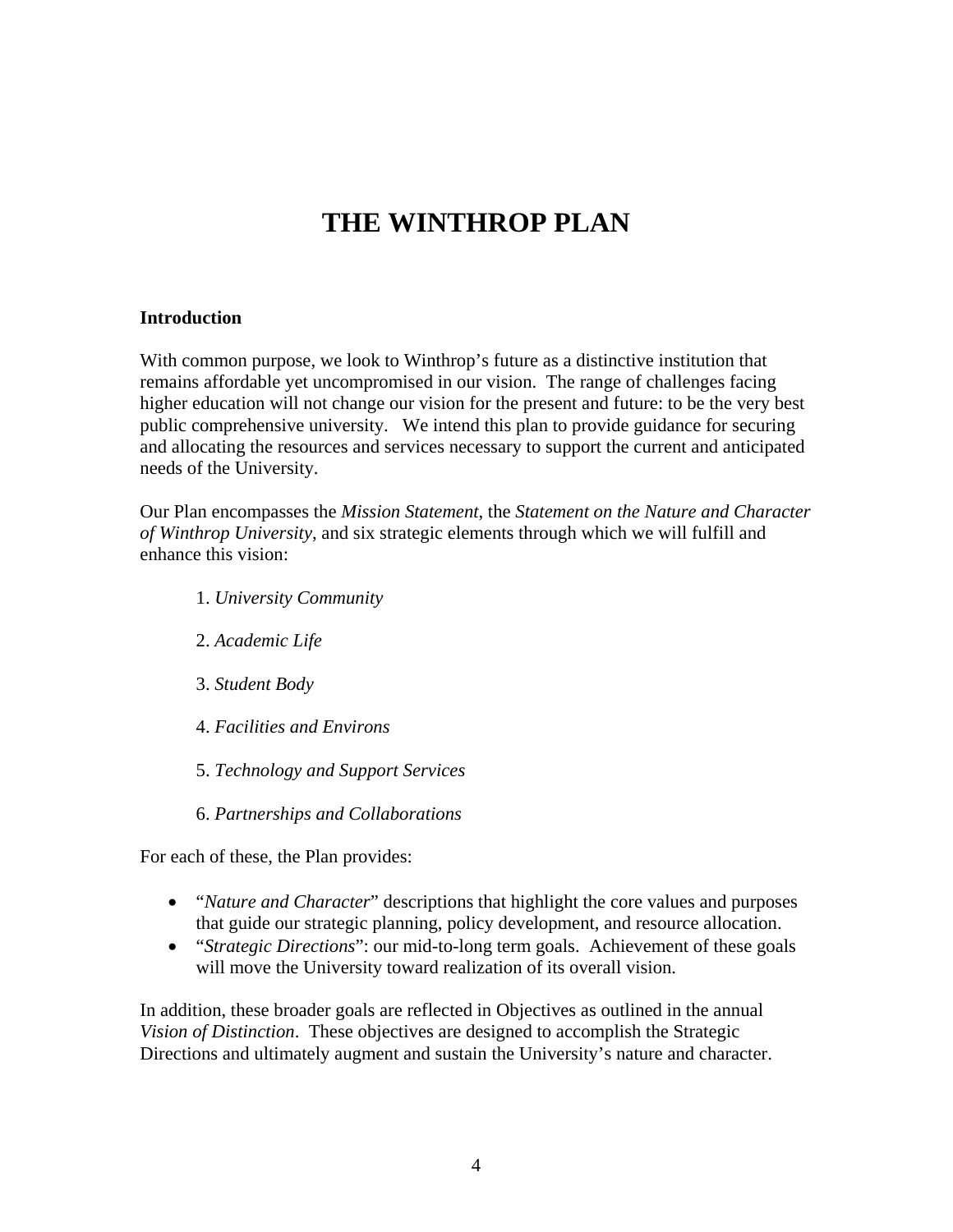#### **MISSION STATEMENT**

Winthrop's mission is to provide a highly personalized, engaging and progressively developmental series of experiences in the context of a co-educational, public, and residential comprehensive university. Offering challenging undergraduate, graduate, and continuing professional education programs of national caliber, Winthrop is dedicated to serving the State of South Carolina as the very best public comprehensive university.

#### **STATEMENT ON THE NATURE AND CHARACTER OF WINTHROP UNIVERSITY**

Winthrop is South Carolina's distinctive public comprehensive university. From our nineteenth century roots as the state's women's college, we have achieved and will continue to achieve national recognition for the quality of our academic programs and our commitment to student engagement. Our Piedmont home is in the heart of a small city that has emerged as a leader in a vibrant region preserving the positive elements of its history while embracing new social, cultural, and economic opportunities. Committed to serving the educational needs of the citizens of the state and the region, we bring the world to Winthrop and Winthrop to the world.

As a community of learners:

We center the Winthrop Experience on student development inspired by our commitment to the liberal arts traditions, to national caliber professional education, and to developing leadership and civic responsibility;

We nurture collective and individual growth, enlightenment, and transformation;

We value the search for truth through reasoned and disciplined inquiry, innovation, and free expression;

We embrace multiculturalism and the broadest possible diversity of people and perspectives;

We share a strong sense of place -- a beautiful, historic campus with a collegial, caring atmosphere; and

We fulfill and enhance the nature and character of the University through policies and resources that reflect and advance these ideals and aspirations.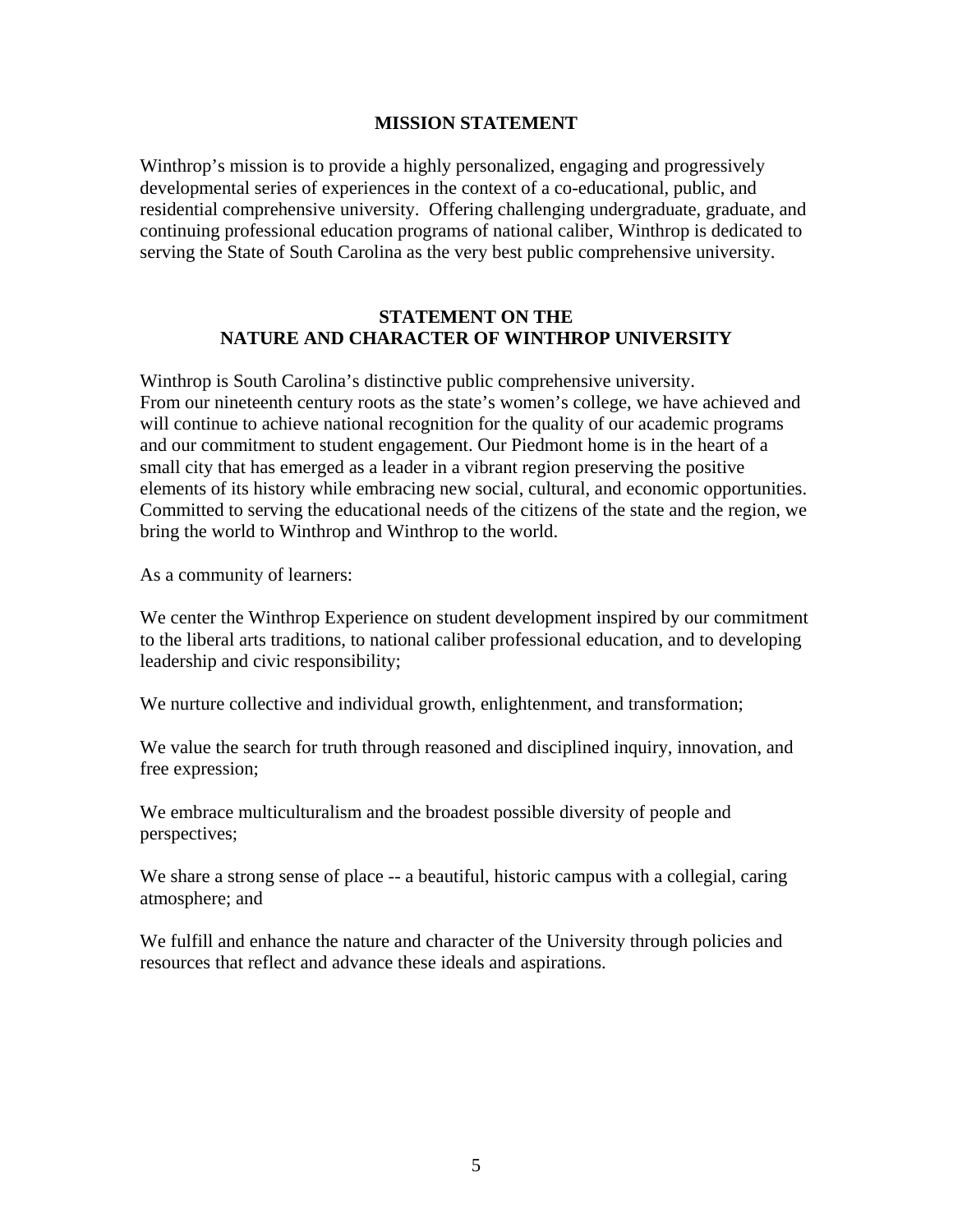#### **1. University Community**

#### **The Nature and Character of Winthrop's University Community**

Our focus on student learning, in academic and personal terms, epitomizes the Winthrop community. We believe that lifelong learning results from engagement in an educational experience that blends and infuses the most pertinent aspects of the liberal arts, professional preparation, and citizenship throughout the curriculum and co-curricular opportunities. We commit to ongoing professional and personal development, indicating a common understanding that what we learn is as important as what we teach. To this end, we expect all individuals to be collegial, reflective, and accountable. We cherish the gifts of all people and value individuals for the creations, achievements, and contributions with which they enrich our campus.

#### **University Community Strategic Directions**

- Recruit members to the university community in a manner reflective of its nature and character.
- Recruit members to the university community who are reflective of its nature and character.
- Attract and retain students, faculty and staff from diverse and underrepresented groups and places.
- Provide support for and expect participation in appropriate and meaningful professional development.
- Provide a wide range of opportunities and strong incentives to retain faculty and staff.
- Enhance opportunities to attract and retain life-long learners.
- Communicate with parents regarding reasonable expectations of their roles in the ongoing development and education of students.
- Model and promote personal and institutional ethics and integrity throughout the university.
- Strengthen leadership development university-wide.
- Emphasize individual and collective character development university-wide.
- Promote individual and collective civic engagement as preparation for participating in American democracy university-wide.
- Encourage and value participation in, and appreciation of, the arts and athletics, acknowledging their contributions to the community.
- Strengthen policies and programs to increase lifelong wellness and reduce substance abuse.
- Increase and promote opportunities for all members of the university community to understand a diversity of people and perspectives.
- Implement innovative approaches and partnerships for the professional experience beyond the classroom.
- Ensure accountability and continuous improvement through constructive evaluation and assessment.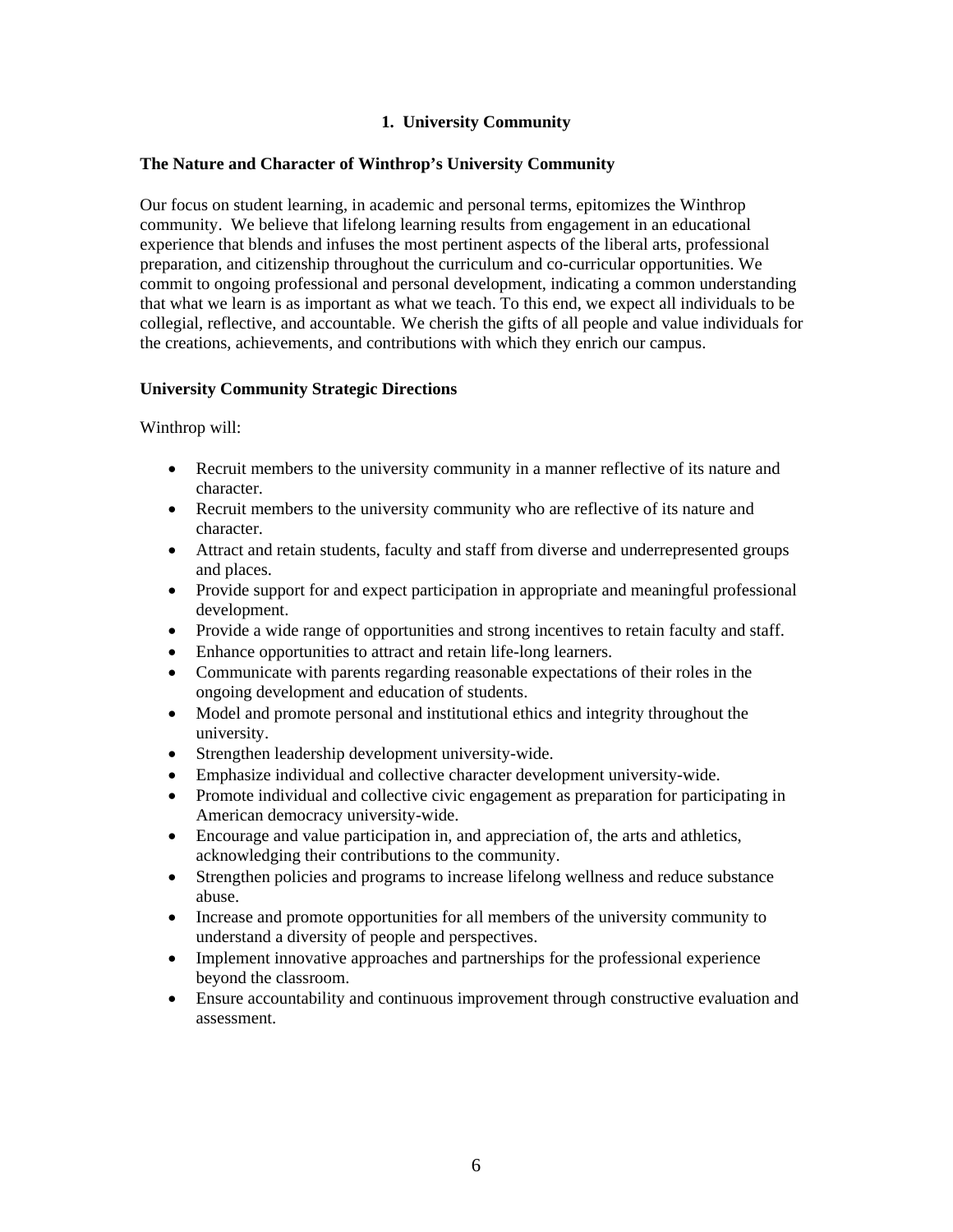#### **2. Academic Life**

#### **The Nature and Character of Winthrop's Academic Life**

Guided by a strong commitment to outstanding teaching informed and enhanced by research and service opportunities for faculty and students, Winthrop University places learning at the forefront of all we do. We hold ourselves to high standards of scholarship and integrity and affirm the rights of all members of the community to express their views respectfully.

In a residential setting, we challenge high-achieving students with academic programs that meet nationally established standards of excellence. Winthrop recruits, maintains, and supports a diverse and inclusive faculty of national caliber.

#### **Academic Life Strategic Directions**

- Sustain a campus environment that places profound learning and individual development at the center of its mission.
- Support graduate programs at a level that ensures high quality.
- Enhance academic support programs to help students meet rigorous academic requirements.
- Promote student responsibility for academic progress.
- Adapt the academic calendar and address scheduling issues to reflect academic values.
- Provide appropriate faculty support and other resources to enable each student to complete a meaningful culminating experience in the major such as a research project, service learning initiative, and/or internship.
- Foster students' understanding of international issues.
- Expand service learning programs.
- Revise faculty roles, responsibilities, and rewards as driving forces in transforming the University.
- Recognize the contributions and meet the support needs of adjunct and part-time faculty and staff.
- Strategically employ adjunct and part-time faculty in ways reflecting the nature and character of Winthrop University.
- Create a distinctive program of leadership studies.
- Provide opportunities that encourage methods of teaching and evaluation embracing multiple learning strategies.
- Use appropriate electronic and digital technologies to facilitate teaching and learning.
- Expand credit and non-credit experiences that challenge students to grow and excel.
- Adapt the academic advising system to meet evolving student needs while reflecting our academic values.
- Achieve and maintain national accreditation for each academic program for which it is offered.
- Use professionally recognized standards to develop comparable benchmarks for program areas where no national accreditation exists.
- Support information services that reflect current best practices.
- Enhance the recognition and support of faculty scholarship and faculty service as essential parts of the life of the Winthrop community.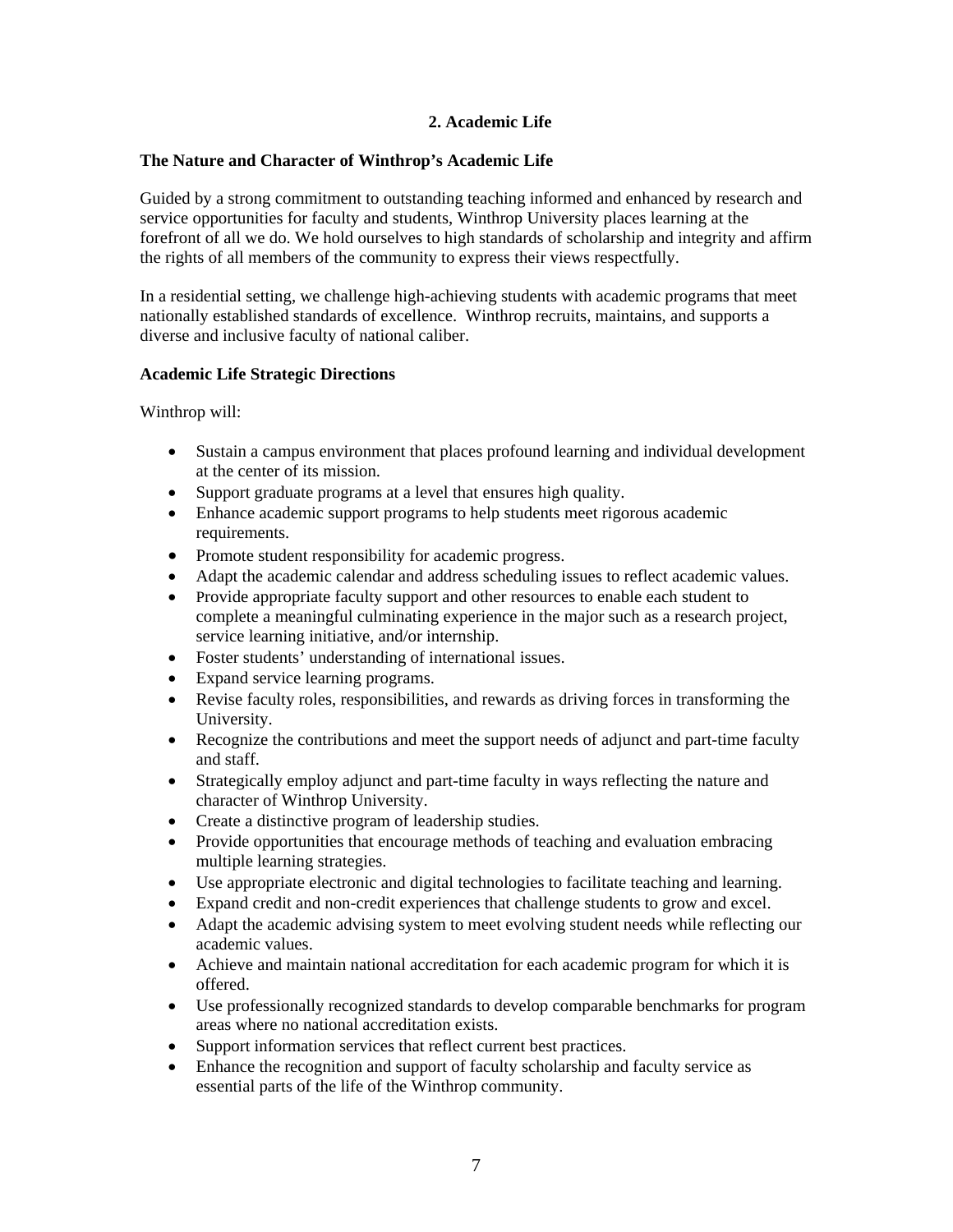#### **3. Student Body**

#### **The Nature and Character of Winthrop's Student Body**

Winthrop University attracts a diverse, highly qualified, achievement-oriented, and socially responsible student body from South Carolina and beyond. Winthrop is an institution of choice for students from historically under-represented populations. Our graduates are prepared to become leaders in their professions and in their communities.

#### **Student Body Strategic Directions**

- Articulate and communicate high standards and high expectations that challenge students to excel.
- Enhance student development through coordination of activities in Student Life and Academic Affairs.
- Connect students to higher learning by offering experiences that enhance the academic and social culture of the campus.
- Increase financial aid while expanding incentives for on-campus jobs and University service roles.
- Develop a variety of residential learning communities.
- Continue to raise the academic profile of entering students.
- Expand programs to improve retention and graduation rates.
- Improve the accessibility and convenience of student services.
- Control the growth of Winthrop's enrollment to reflect the distinctive sense of personal connection that defines the Winthrop Experience.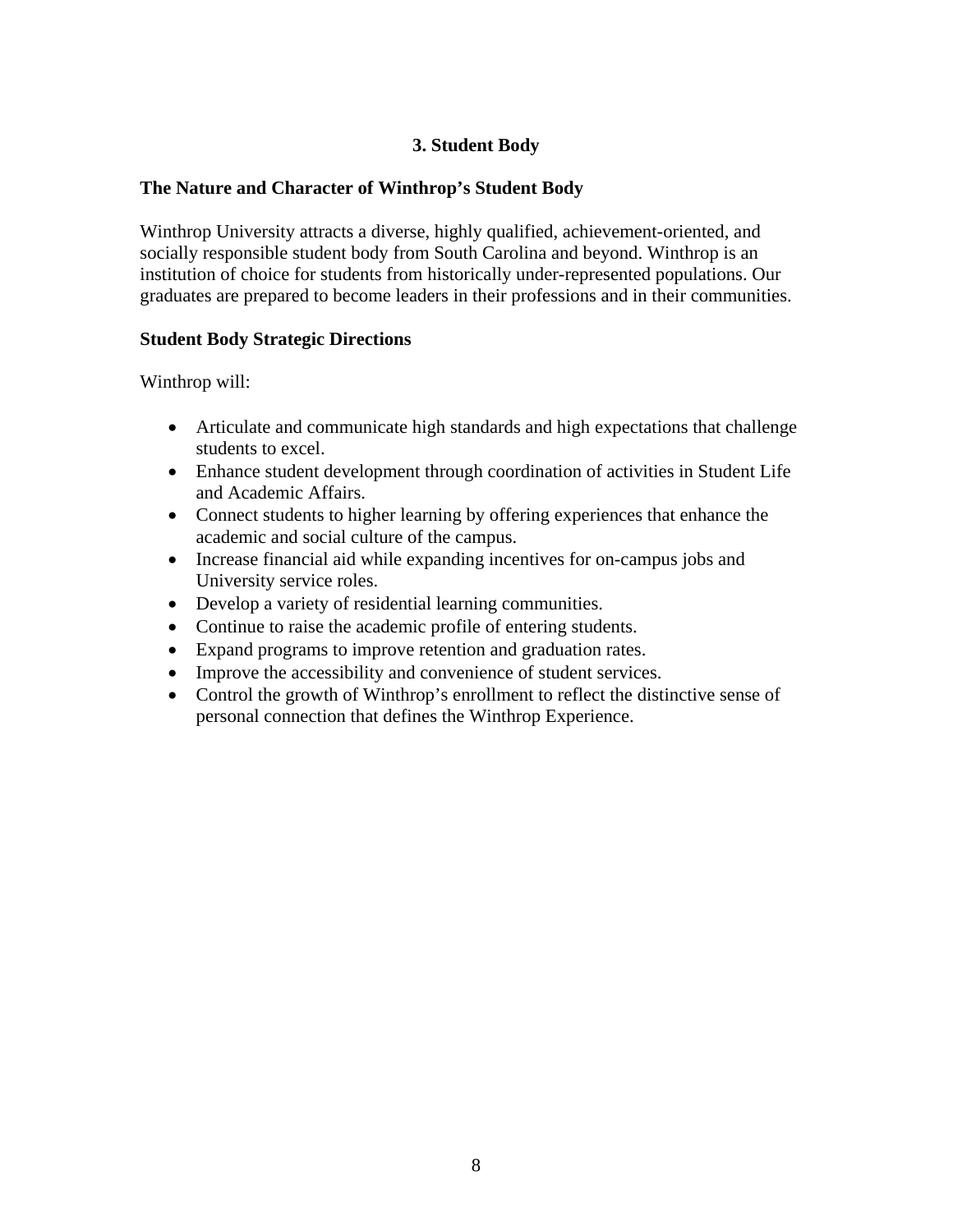#### **4. Facilities and Environs**

#### **The Nature and Character of Winthrop's Facilities and Environs**

Winthrop University engenders a strong sense of place, reflecting our architectural history in our continuing development. We provide, adapt, and maintain learning, residential, and collegial facilities of the highest quality. We actively pursue conservation of energy and natural resources, recycling, and other environmentally sustainable practices. As stewards of our environment, we preserve its natural features and habitats to facilitate learning and enhance the beauty of the campus.

#### **Our Facilities and Environs Strategic Directions**

- Continually review, update, and communicate a comprehensive plan for the preservation and development of the University's campus.
- Continue implementation of the program of permanent outdoor exhibits and integrate public art into the University's planning processes.
- Preserve and maintain artifacts, documents, and other gifts and bequests.
- Model environmentally sustainable practices in construction and maintenance of the built environment.
- Preserve, protect, and expand natural areas and use native plant species throughout campus.
- Develop spaces for contemplation and reflection.
- Maintain and update student housing, recreational and activity facilities while expanding capacities consonant with the plan for the growth of the university.
- Renovate, adapt, and build academic spaces to accommodate changes in academic programs, student learning opportunities, and enrollment.
- Address safety and deferred maintenance to bring all campus facilities to optimal condition.
- Continue to adapt campus facilities to address the needs of individuals.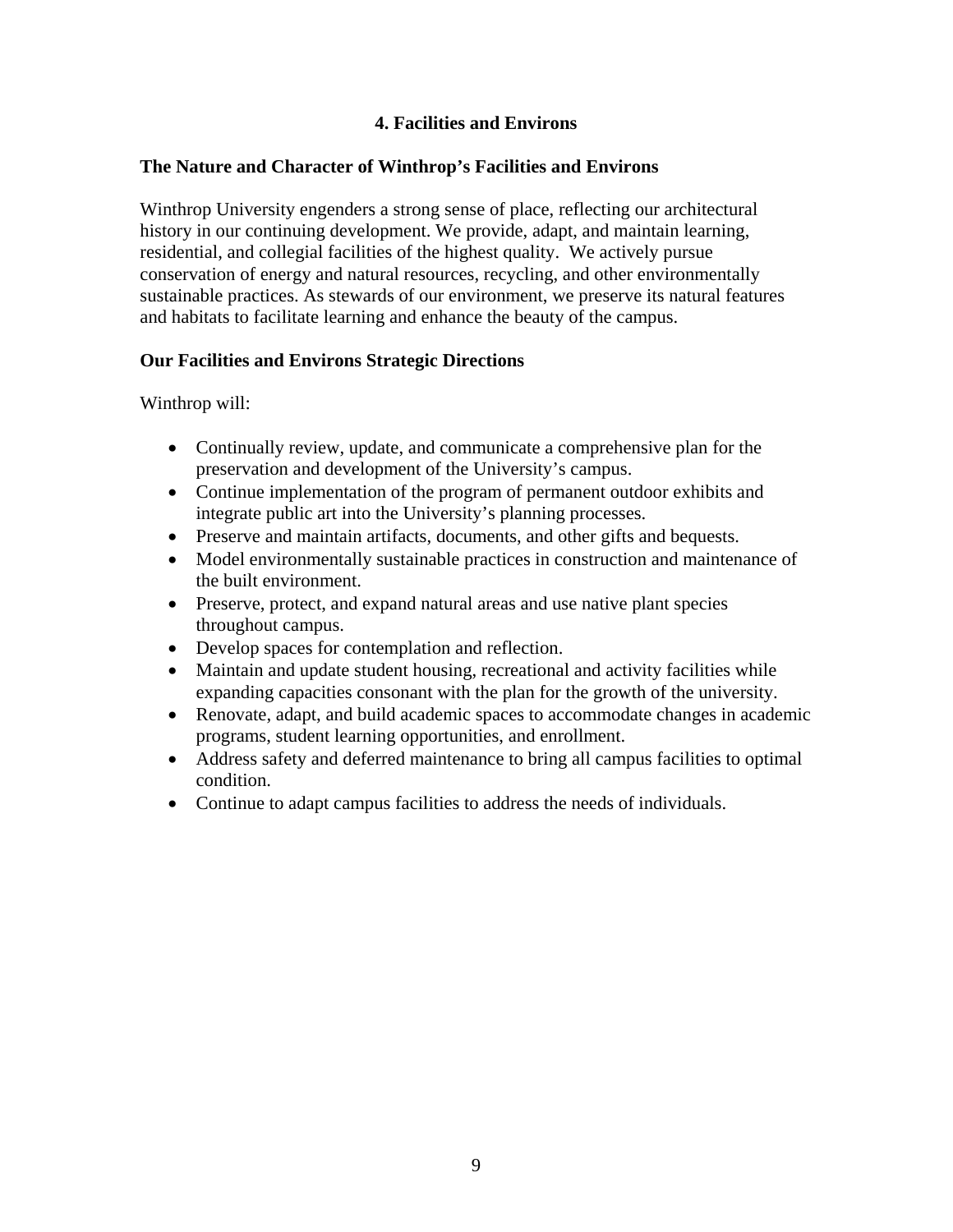#### **5. Technology and Support Services**

#### **The Nature and Character of Winthrop's Technology and Support Services**

Winthrop provides technology systems and support services consistent with the best practices nationally. Advancing the work of our community members, we integrate appropriate technology into instruction, research, student life, and services.

#### **Technology and Support Strategic Directions**

- Continue to provide a broad range of technology and support services to address the needs of a varied learning community.
- Continue to address technology infrastructural issues including access, system stability and data redundancy.
- Maintain and enhance advanced administrative and academic software applications to support the mission of the University.
- Maintain and expand the range of information access and other instructional technologies.